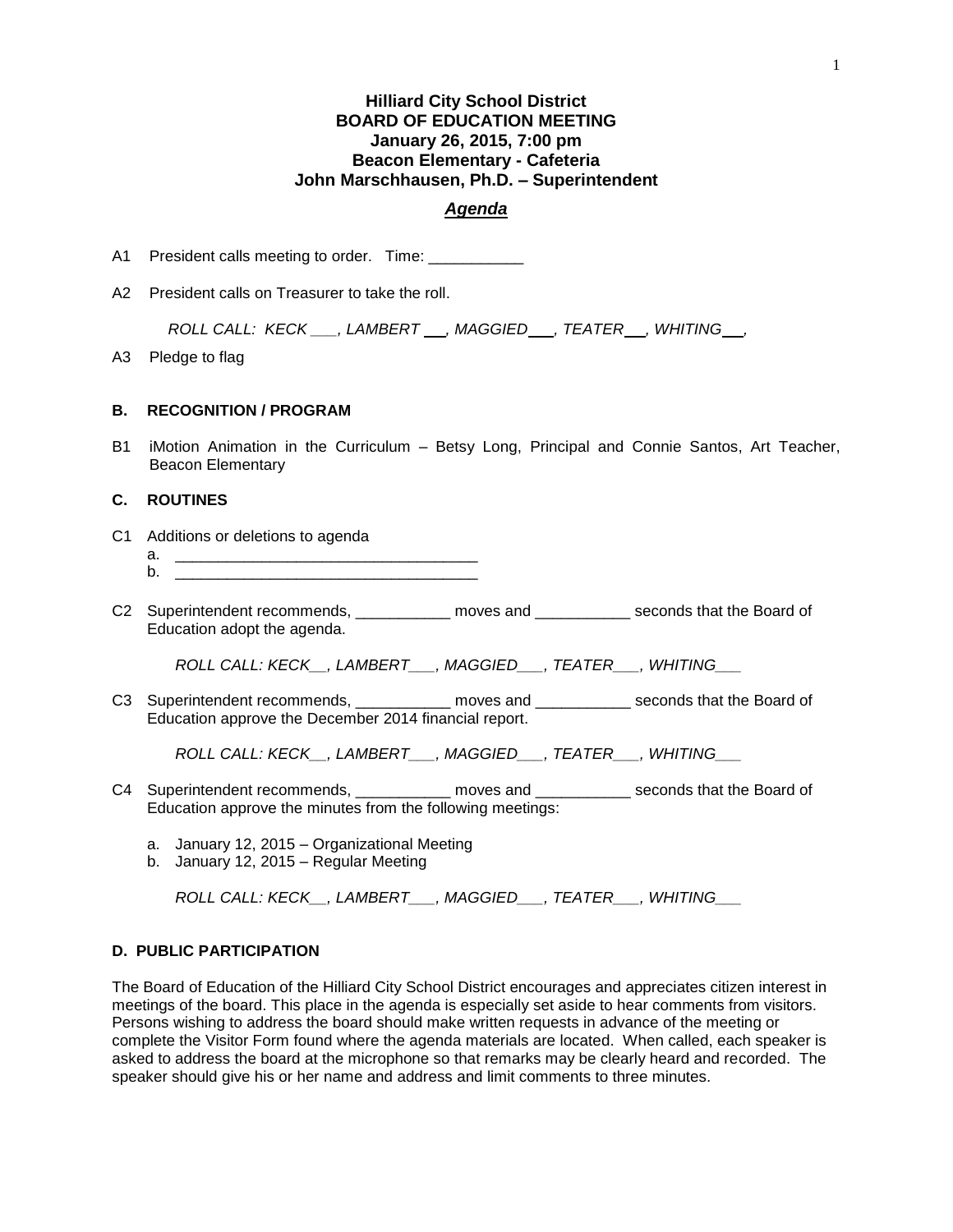Board members may ask questions of the speaker for information or clarification and may or may not make comments in response to a speaker's remarks. It should be noted that this section of the agenda is to hear the views of citizens about their schools. No board member has the power or authority to act for the board; therefore, no response from an individual board member should be interpreted as an official action of the board. Portions of the board meeting are being audio taped.

### **E. CONSENT AGENDA**

Superintendent recommends, \_\_\_\_\_\_\_\_\_\_\_\_\_ moves and \_\_\_\_\_\_\_\_\_ seconds that the Board of Education approve the consent agenda – Items E1 through E2. Action by the Board of Education in "Adoption of the Consent Agenda" means that all E items are adopted by one single motion unless a member of the Board or the Superintendent requests that any such item be removed from the consent agenda and voted upon separately. Employments, where applicable, are contingent upon 1) Verification of education and experience, 2) Proof of proper certification, and 3) Positive results from a criminal records check.

E1 Approve the following Certificated Personnel actions:

- a. Retirement effective end of the day as noted:
	- 1. Noll, Vicki L, Guidance Counselor, HBR, effective June 30, 2015. Mrs. Noll has been with Hilliard City Schools since August 2003.
- b. Changes to Changes in Employment for the 2014/2015 school year:

| <b>Staff Member</b> | Title              | Perct | <b>Bldg</b> | Exp |    | Step Salary | <b>Eff Date</b>   |
|---------------------|--------------------|-------|-------------|-----|----|-------------|-------------------|
| 1. Cooper, Megan A  |                    |       |             |     |    |             |                   |
| FROM:               | Speech Pathologist | 60%   | <b>ADE</b>  | м   | 9  | \$38,885.90 |                   |
| TO:                 | Speech Pathologist | 80%   | <b>ADE</b>  | м   | 9  | \$51,847.86 | 01/09/15          |
| TO:                 | Speech Pathologist | 60%   | <b>ADE</b>  | м   | 9  | \$38,885.90 | 01/17/15 01/31/15 |
| 2. Johnson, Julie M |                    |       |             |     |    |             |                   |
| FROM:               | Speech Pathologist | 50%   | COA         | M+  | 15 | \$42,718.70 |                   |
| TO:                 | Speech Pathologist | 70%   | <b>ADE</b>  | M+  | 15 | \$51,262.43 | 12/12/14          |
| TO:                 | Speech Pathologist | 50%   | COA         | M+  | 15 | \$42,718.70 | 01/15/15 01/31/15 |

c. Employment - Supplemental Salaries - effective for the 2014/2015 school year. All are 100% level unless otherwise indicated.

| <b>NAME</b>          | <b>ASSIGNMENT</b>                   | <b>BLDG</b> | <b>PERCT</b> | <b>STP</b> | <b>SALARY</b> |
|----------------------|-------------------------------------|-------------|--------------|------------|---------------|
| Johnson, Chad M      | Basketball-Head 7/8 Boys            | <b>WMS</b>  | 5.50%        | 0          | \$2,153.00    |
| Fox, Matthew S       | Track-Head Var Boys                 | <b>HDB</b>  | 12.00%       | 3          | \$5,305.00    |
| Fugitt, Chris A      | <b>Baseball-Head Varsity</b>        | <b>HDB</b>  | 12.00%       | 22         | \$7,345.00    |
| Moore, Dennis B      | Lacrosse-Head Varsity Girls         | <b>HDB</b>  | 10.00%       | 3          | \$4,421.00    |
| Nickel, Scott W      | Tennis-Head Var Boys                | HDB         | 10.00%       | 14         | \$6,121.00    |
| Papp, Shawn J        | Softball-Head Varsity               | <b>HDB</b>  | 12.00%       | 6          | \$5,993.00    |
| Schmeling, Robert A  | Lacrosse-Head Varsity Boys          | <b>HDB</b>  | 10.00%       | 11         | \$5,877.00    |
| Seymour, Donald E    | <b>Track-Head Var Girls</b>         | <b>HDB</b>  | 12.00%       | 24         | \$7,345.00    |
| Webb, Bryan D        | <b>Volleyball-Head Varsity Boys</b> | <b>HDB</b>  | 12.00%       | 11         | \$7,052.00    |
| Buck, Andrew S       | Lacrosse-Head Varsity Boys          | <b>HBR</b>  | 10.00%       | 5          | \$4,795.00    |
| Franklin, Zachary H  | <b>Volleyball-Head Varsity Boys</b> | <b>HBR</b>  | 12.00%       | 6          | \$5,993.00    |
| Gadfield, Benjamin D | Track-Head Var Boys                 | <b>HBR</b>  | 12.00%       | 8          | \$6,501.00    |
| Gilkerson, Matthew J | <b>Baseball-Head Varsity</b>        | <b>HBR</b>  | 12.00%       | 15         | \$7,345.00    |
| Long, Donna L        | Tennis-Head Var Boys                | HBR         | 10.00%       | 22         | \$6,121.00    |
| Moody, Kevin J       | Softball-Head Varsity               | <b>HBR</b>  | 12.00%       | 25         | \$7,345.00    |
| Mottlow, Rebecca A   | Lacrosse-Head Varsity Girls         | <b>HBR</b>  | 10.00%       | 11         | \$5,877.00    |
| Nees, Thomas E       | Track-Head Var Girls                | <b>HBR</b>  | 12.00%       | 25         | \$7,345.00    |
| Beatty, Matthew J    | Track-Head Var Girls                | HDV         | 12.00%       | 9          | \$6,771.00    |
| DeDent, Steven M     | Tennis-Head Var Boys                | <b>HDV</b>  | 10.00%       | 28         | \$6,121.00    |
| Herring, John R      | <b>Volleyball-Head Varsity Boys</b> | <b>HDV</b>  | 12.00%       | 4          | \$5,525.00    |
| Olson, Kyle T        | Lacrosse-Head Varsity Boys          | <b>HDV</b>  | 10.00%       | 3          | \$4,421.00    |
|                      |                                     |             |              |            |               |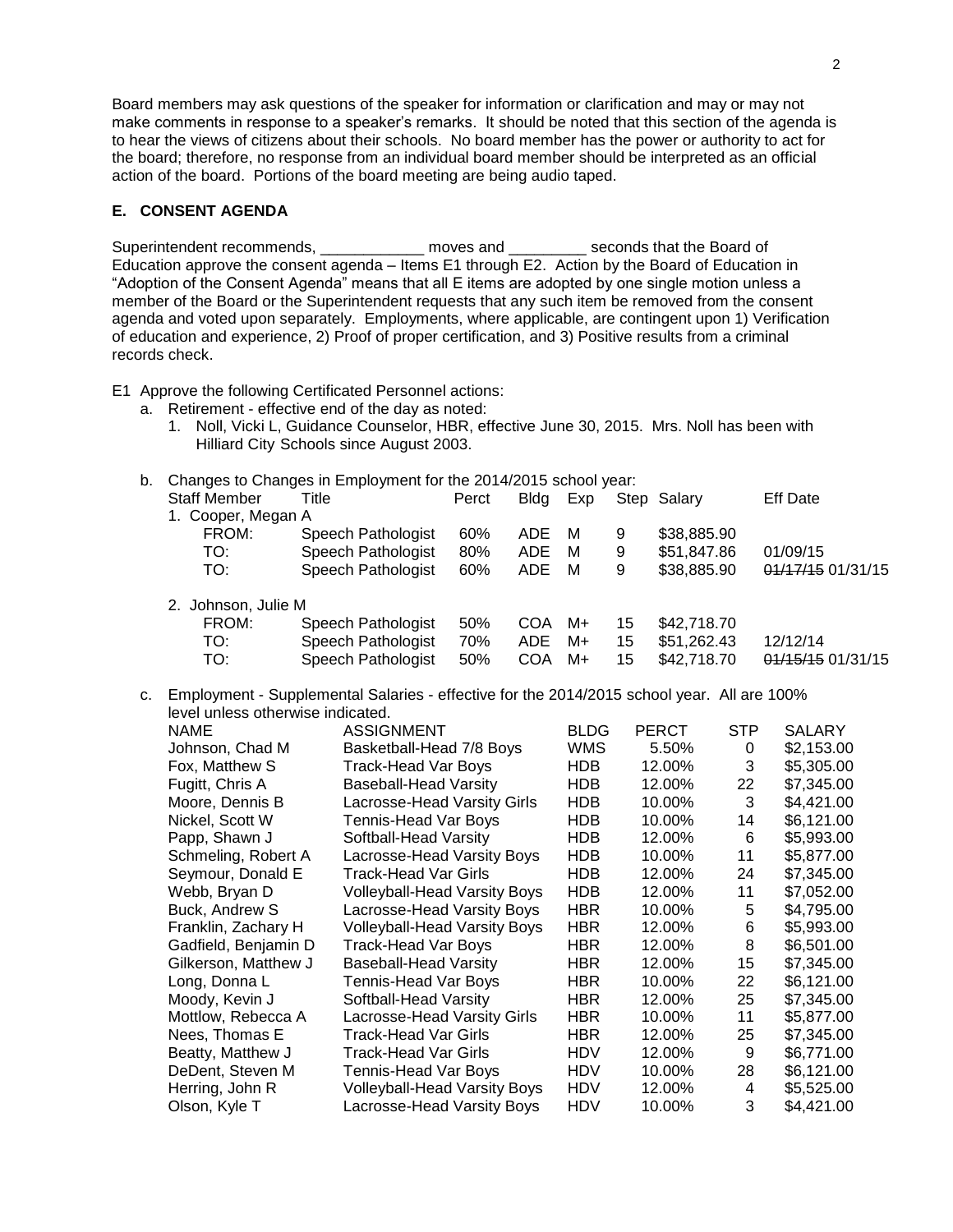| Parker, Sally E                                | Cheerleading-Fr. Basketball                                                                      | <b>HDV</b>  | 6.00%        | 0             | \$2,348.00 |
|------------------------------------------------|--------------------------------------------------------------------------------------------------|-------------|--------------|---------------|------------|
| Smith, James A                                 | <b>Track-Head Var Boys</b>                                                                       | <b>HDV</b>  | 12.00%       | 28            | \$7,345.00 |
| Smock, Chad B                                  | Lacrosse-Head Varsity Girls                                                                      | <b>HDV</b>  | 10.00%       | 2             | \$4,245.00 |
| Speakman, Katherine R Softball-Head Varsity    |                                                                                                  | <b>HDV</b>  | 12.00%       | 5             | \$5,754.00 |
| Swallie, Justin D                              | <b>Baseball-Head Varsity</b>                                                                     | <b>HDV</b>  | 12.00%       | 8             | \$6,501.00 |
| All are 100% level unless otherwise indicated. | d. Decline Employment - Contractual Activity Stipends - effective for the 2014/2015 school year: |             |              |               |            |
| <b>STAFF MEMBER</b>                            | <b>RESPONSIBILITY AREA</b>                                                                       | <b>BLDG</b> | <b>PERCT</b> | <b>AMOUNT</b> |            |
|                                                |                                                                                                  |             |              |               |            |
| Furr, Amber W                                  | Random Acts of Kindness                                                                          | <b>BRN</b>  | 50%          | \$300.00      |            |

e. Employment – Contractual Activity Stipends – effective for the 2014/2015 school year: All are 100% level unless otherwise indicated. STAFF MEMBER RESPONSIBILITY AREA BLDG PERCT AMOUNT Headley, Melissa M School Improvement Teams HZN 100% \$350.00 Richardson, Kay A School Improvement Teams HZN 100% \$350.00 Allen, Amy M School Enrichment HZN 50% \$300.00 HTE Newscasters HTE 100% \$600.00

f. Employment – Stipends-Non Contractual – effective for the 2014/2015 school year. All may or may not be paid with Grant monies. All are 100% level unless otherwise indicated.

| <b>STAFF MEMBER</b> | <b>RESPONSIBILITY AREA</b>  | <b>BLDG</b> | <b>AMOUNT</b> |
|---------------------|-----------------------------|-------------|---------------|
| Allen, Amy M        | 21st Century Grant - Winter | HZN         | \$1,000.00    |
| Elliott, Jessica A  | 21st Century Grant - Winter | HZN         | \$2,000.00    |
| Estep, Denise H     | 21st Century Grant - Winter | HZN         | \$1,000.00    |
| Gardner, Kathy E    | 21st Century Grant - Winter | HZN         | \$1,000.00    |
| Headley, Melissa M  | 21st Century Grant - Winter | HZN         | \$1,000.00    |
| Jones, Cara R       | 21st Century Grant - Winter | HZN         | \$1,000.00    |
| Litterer, Kelli A   | 21st Century Grant - Winter | HZN         | \$1,000.00    |
| Pence, Brian M      | 21st Century Grant - Winter | <b>HZN</b>  | \$1,000.00    |
| Peterson, Colleen W | 21st Century Grant - Winter | HZN         | \$1,000.00    |
| Pickarski, Megan B  | 21st Century Grant - Winter | HZN         | \$2,000.00    |
| Rambin, Jennifer A  | 21st Century Grant - Winter | HZN         | \$1,000.00    |
| Remington, Tamara   | 21st Century Grant - Winter | HZN         | \$2,000.00    |
| Showalter, Janice I | 21st Century Grant - Winter | HZN         | \$1,000.00    |
| Walter, Jillian F   | 21st Century Grant - Winter | HZN         | \$1,000.00    |
| Watts, Elizabeth M  | 21st Century Grant - Winter | HZN         | \$1,000.00    |
| Wray, Amy G         | 21st Century Grant - Winter | HZN         | \$2,000.00    |

- E2 Approve the following Classified Personnel actions:
	- a. Retirement– effective end of the day as noted:
		- 1. DeMay, Virginia S, Secretary III, HDB, effective April 30, 2015. Ms. DeMay has been with Hilliard City Schools since August 1999.
		- 2. Spires, Roger D, Custodian, HTE, effective May 31, 2015. Mr. Spires has been with Hilliard City Schools since July 1996.
	- b. Resignation effective end of the day as noted:
		- 1. McDowell, Jacqueline L, Bus Driver, TRN, effective 01/23/2015
	- c. Change to Unpaid Leave of Absence:
		- 1. Wikiser, Cherie J, Library Asst, AVY, an unpaid leave of absence for family responsibilities effective the beginning of the day January 15, 2015 January 26, 2015, and ending the end of the day May 29, 2015 August 1, 2015.